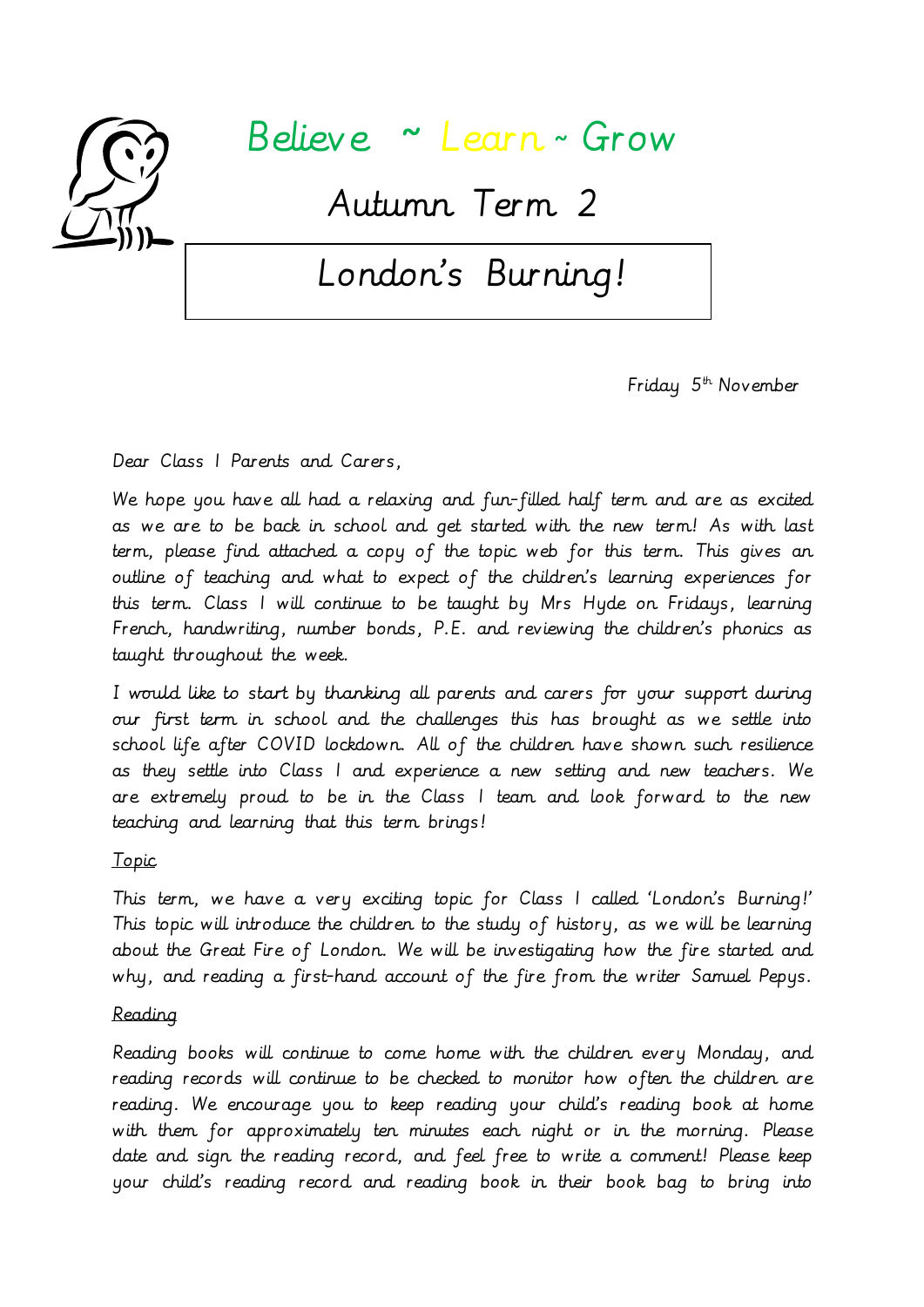school every day. In class, the children will continue to read with Miss Gauger and their reading record will be stamped or signed to indicate this.

#### Spellings

The children have now been given a Common Exception Words sheet to take home and practice. Alongside the regular spellings to be given out each week, we encourage parents and carers to go over these tricky words with your child to prepare them for the new phonics learning that is being introduced this term. We will continue to conduct spelling tests on a Friday with Mrs Hyde, so please ensure that your child's spelling book comes to school with them on Fridays.

#### Phonics

Last term, the children were individually assessed on some of the phonics they learned in EYFS to gauge what they had retained from the previous year. This will continue throughout this term. This term, the children will be introduced to new sounds and words as part of the Year 1 curriculum, which they have not encountered before. As mentioned above, we therefore encourage you to refer to the Common Exception Words sheet when reading with your child – this will help to accompany the learning we will be doing in class.

#### PE

In addition to the Golden Mile, the children will continue to have P.E. on Wednesdays and Fridays. You will have been notified that, on P.E. days, children are expected to arrive in school wearing their P.E. kit (white t-shirt, black or green shorts, socks, trainers). As the weather begins to get colder, we recommend that children wear long trousers/joggers (in green) as part of their kit when they do P.E. outside on a Friday. If your child wears earrings, these will need to either be removed for P.E. days or medical tape should be kept in their bag for your child to cover them up (the children will be responsible for applying and removing the tape). Any children with long hair must always have their hair tied back.

#### Nativity:

As part of the school term, Class  $1 -$  alongside EYFS and Class  $2 -$  will be recording our Nativity this year. Class 1 will be taking on the role of shepherds and we will be learning a song to accompany this. More information about organizing costumes will be sent out in the coming weeks.